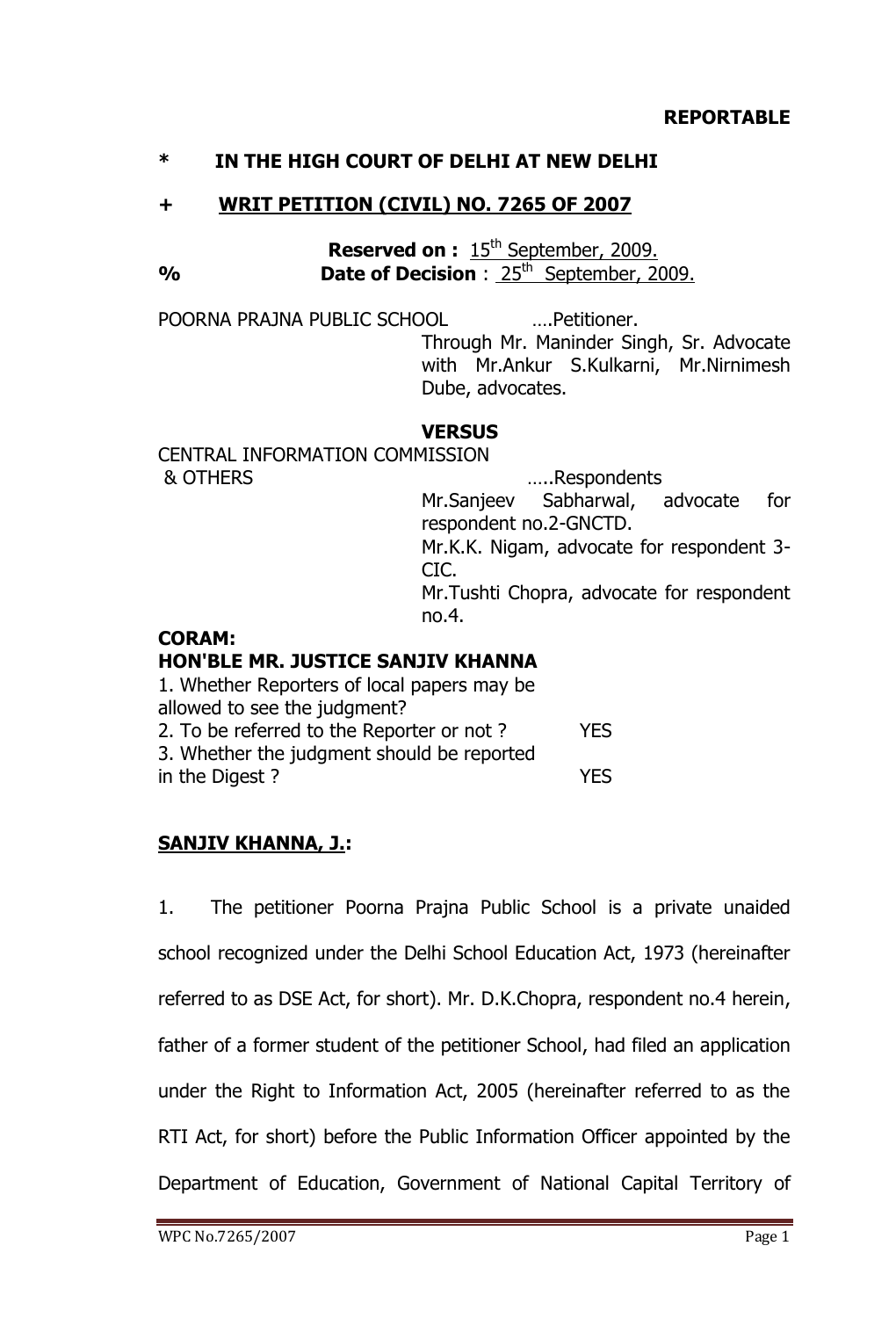Delhi(GNCTD, for short) on or about  $18<sup>th</sup>$  September, 2006. Respondent no.4 had asked for the following information :-

> ―1. Please provide me the information under RTI Act as to what decision were taken on my representations filed in your office Vasant Vihar file no.133/2005 and other offices. Why they were not communicated to me within stipulated period? What are the office rules?

> 2. MVS Thakur, Education Officer, told me on 25.1.2006 that they cannot interfere much in the nonaided school, but what is the role of your observer who was present in Executive Committee Meeting in Pooran Prajna Public School on 24.1.2006. If school does not do two meetings in a year what punishment can be given and who will give it.

> 3. I may be provided all copies of the minutes of the school since 1988 and action taken report."

2. Information in respect of query no.3 i.e. copies of the minutes of the managing committee were not available with the Department of Education. Accordingly, a request was sent by the Department of Education to the petitioner School. The petitioner School by their letter dated 30<sup>th</sup> August, 2007 submitted that they were a private unaided institution and not covered under the RTI Act and respondent no.4 had no *locus standi* to ask for information. It was pointed out that respondent no.4 had filed a writ petition in the High Court against the petitioner School which was dismissed. The petitioner also relied upon Rule 180(i) of the Delhi School Education Rules, 1973 (hereinafter referred to as DSE Rules, for short) and submitted that the information sought for cannot be furnished and was outside the purview of the RTI Act.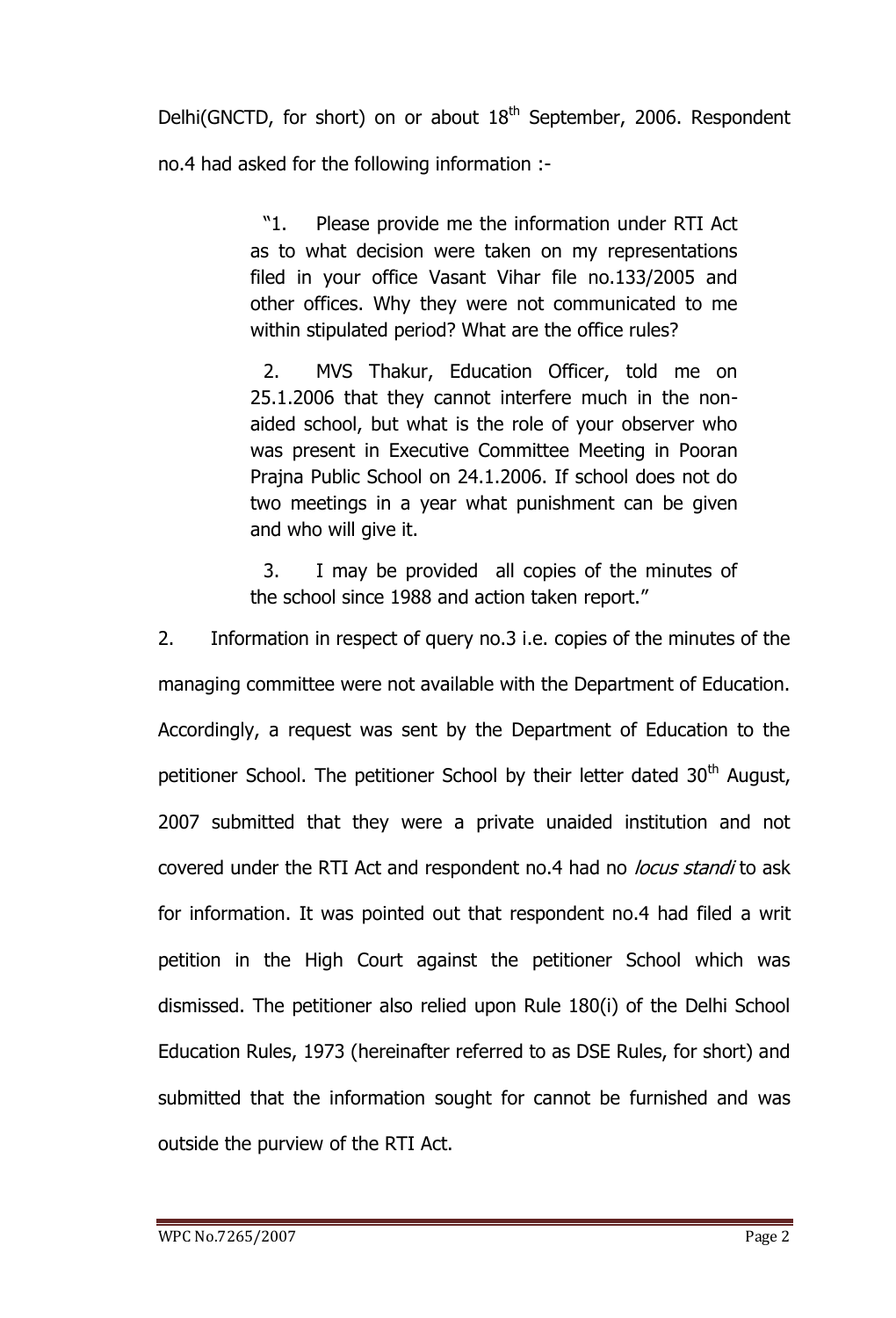3. Not satisfied with the order passed by the public information officer, the respondent no.4 filed the first appeal and then approached the Central Information Commission (hereinafter referred to as CIC, for short).

4. The CIC by their impugned Order dated  $12<sup>th</sup>$  September, 2007 has held that the petitioner School was indirectly funded by the Government as it enjoyed income tax concessions; was provided with land at subsidized rates etc. Further, the petitioner school was a 'public authority' as defined in Section 2(h) of the RTI Act. Lastly, the Information Commissioner has held that the public authority i.e. GNCTD can ask for information from the petitioner School and therefore the public information officer should have collected the information with regard to the minutes of the managing committee from the petitioner School and furnished the same to the respondent no.4. It was noted that all aided and unaided schools perform governmental function of promoting high quality education and further an officer of the GNCTD was nominated by the Directorate of Education as a member of the managing committee. GNCTD has control over the functioning of the private schools and has access to the information required to be furnished.

5. RTI Act was enacted in the year 2005 as a progressive and enabling legislation with the object of assigning meaningful role and providing access to the citizens. It ensures openness and transparency consistent with the concept of participatory democracy and constitutional right to seek information and be informed. It also ensures that the Government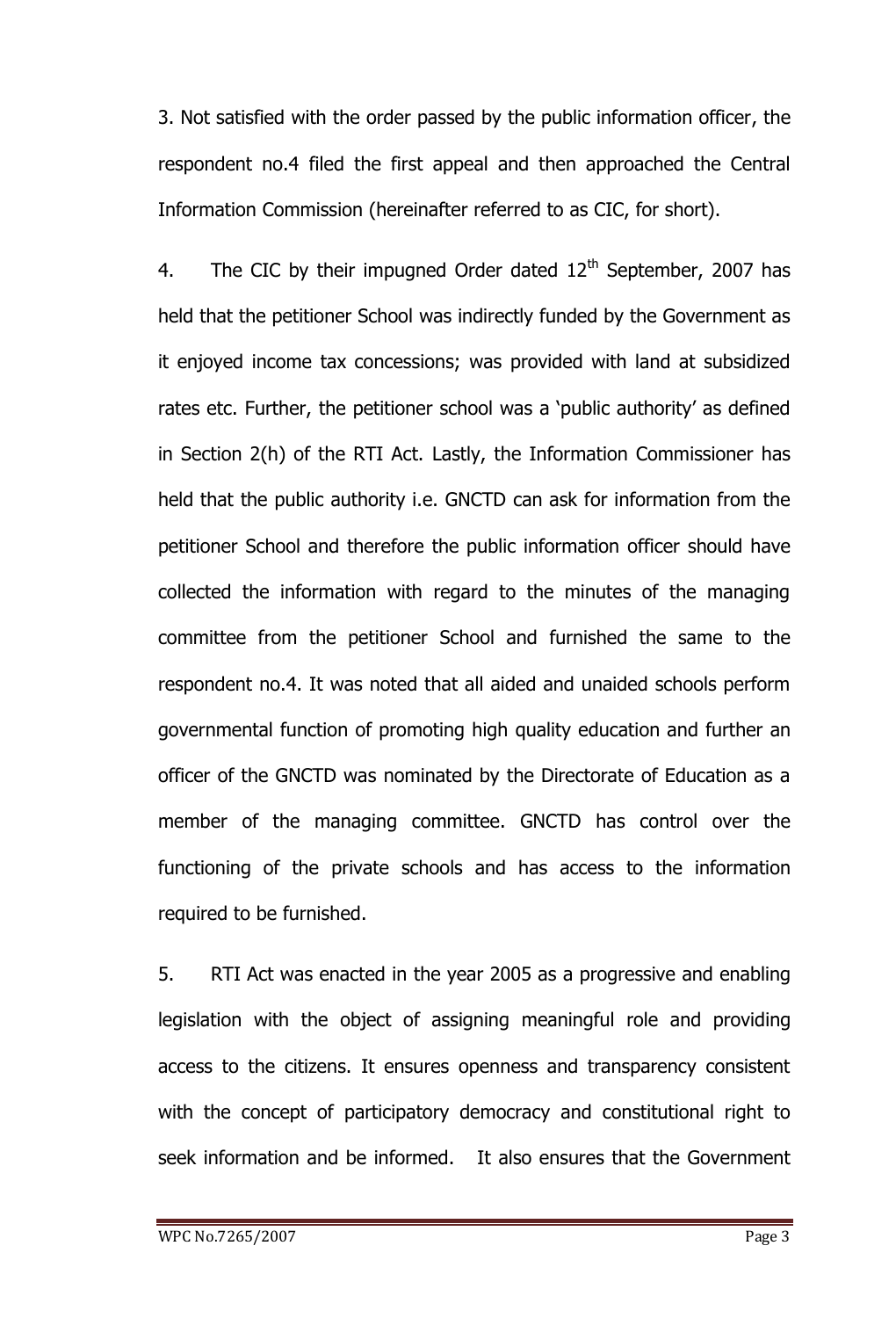and their instrumentalities are accountable to the governed and checks corruption, harassment and red-tapism.

6. The provisions of the RTI Act have not been challenged by the petitioner School in the present petition. The contentions raised and argued relate to interpretation of the provisions of RTI Act.

7. The terms "information" and "right to information" have been defined in Sections 2(f) and 2(j) of the RTI Act and read as under:-

> "2(f). "information" means any material in any form, including records, documents, memos, e-mails, opinions, advices, press releases, circulars, orders, logbooks, contracts, reports, papers, samples, models, data material held in any electronic form and information relating to any private body which can be accessed by a public authority under any other law for the time being in force"

> **2(j).** "right to information" means the right to information accessible under this Act which is held by or under the control of any public authority and includes the right to  $-$

- (i) inspection of work, documents, records;
- (ii) taking notes, extracts, or certified copies of documents or records;
- (iii) taking certified samples of material;
- (iv) obtaining information in the form of diskettes, floppies, tapes, video cassettes or in any other electronic mode or through printouts where such information is stored in a computer or in any other device;"

(emphasis supplied)

8. Information as defined in Section 2(f) means details or material available with the public authority. The later portion of Section 2(f)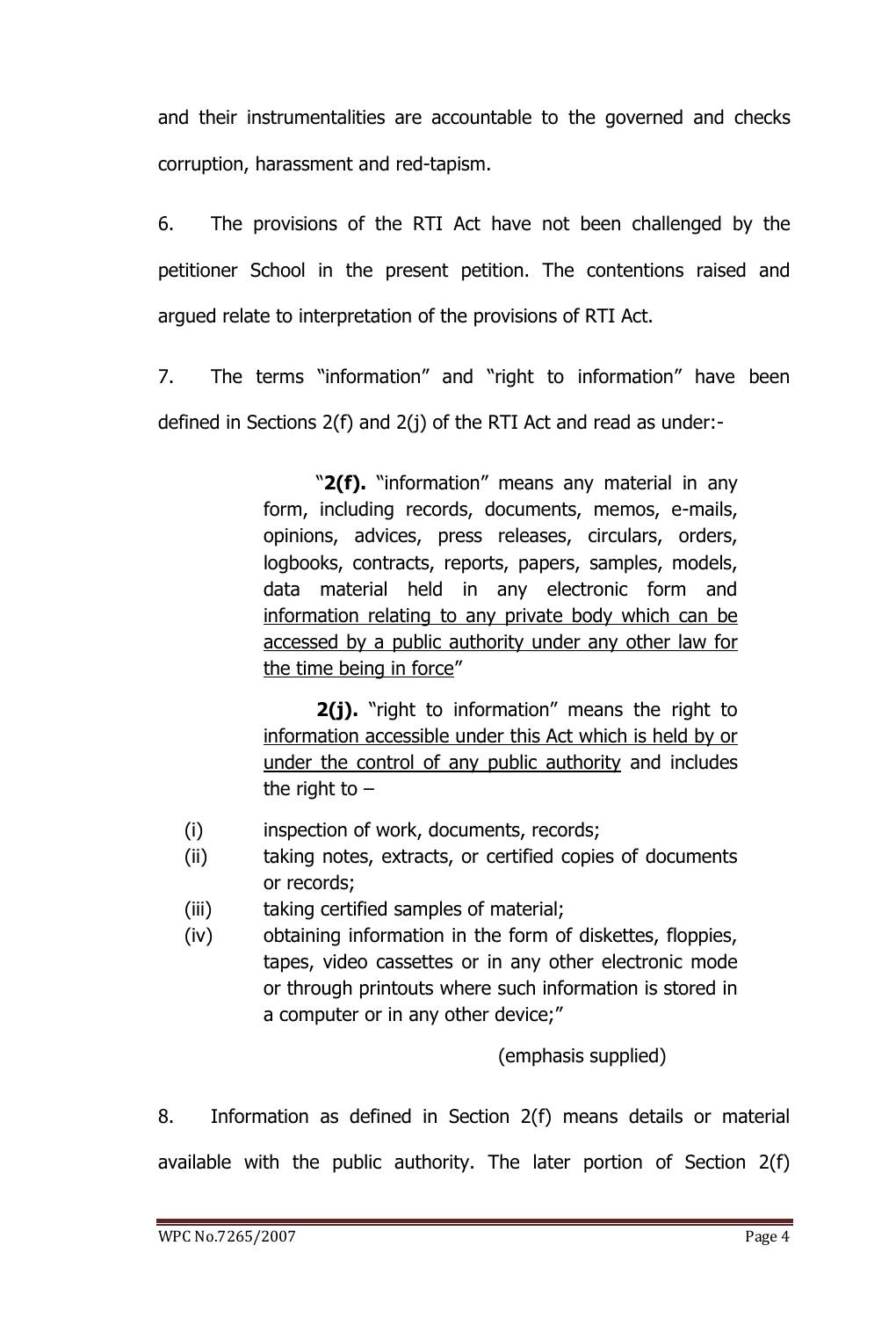expands the definition to include details or material which can be accessed under any other law from others. The two definitions have to be read harmoniously. The term "held by or under the control of any public authority" in Section  $2(j)$  of the RTI Act has to be read in a manner that it effectuates and is in harmony with the definition of the term "information" as defined in Section 2(f). The said expression used in Section 2(j) of the RTI Act should not be read in a manner that it negates or nullifies definition of the term "information" in Section  $2(f)$  of the RTI Act. It is well settled that an interpretation which renders another provision or part thereof redundant or superfluous should be avoided. Information as defined in Section 2(f) of the RTI Act includes in its ambit, the information relating to any private body which can be accessed by public authority under any law for the time being in force. Therefore, if a public authority has a right and is entitled to access information from a private body, under any other law, it is "information" as defined in Section 2(f) of the RTI Act. The term "held by the or under the control of the public authority" used in Section 2(j) of the RTI Act will include information which the public authority is entitled to access under any other law from a private body. A private body need not be a public authority and the said term "private body" has been used to distinguish and in contradistinction to the term "public authority" as defined in Section 2(h) of the RTI Act. Thus, information which a public authority is entitled to access, under any law, from private body, is information as defined under Section 2(f) of the RTI Act and has to be furnished.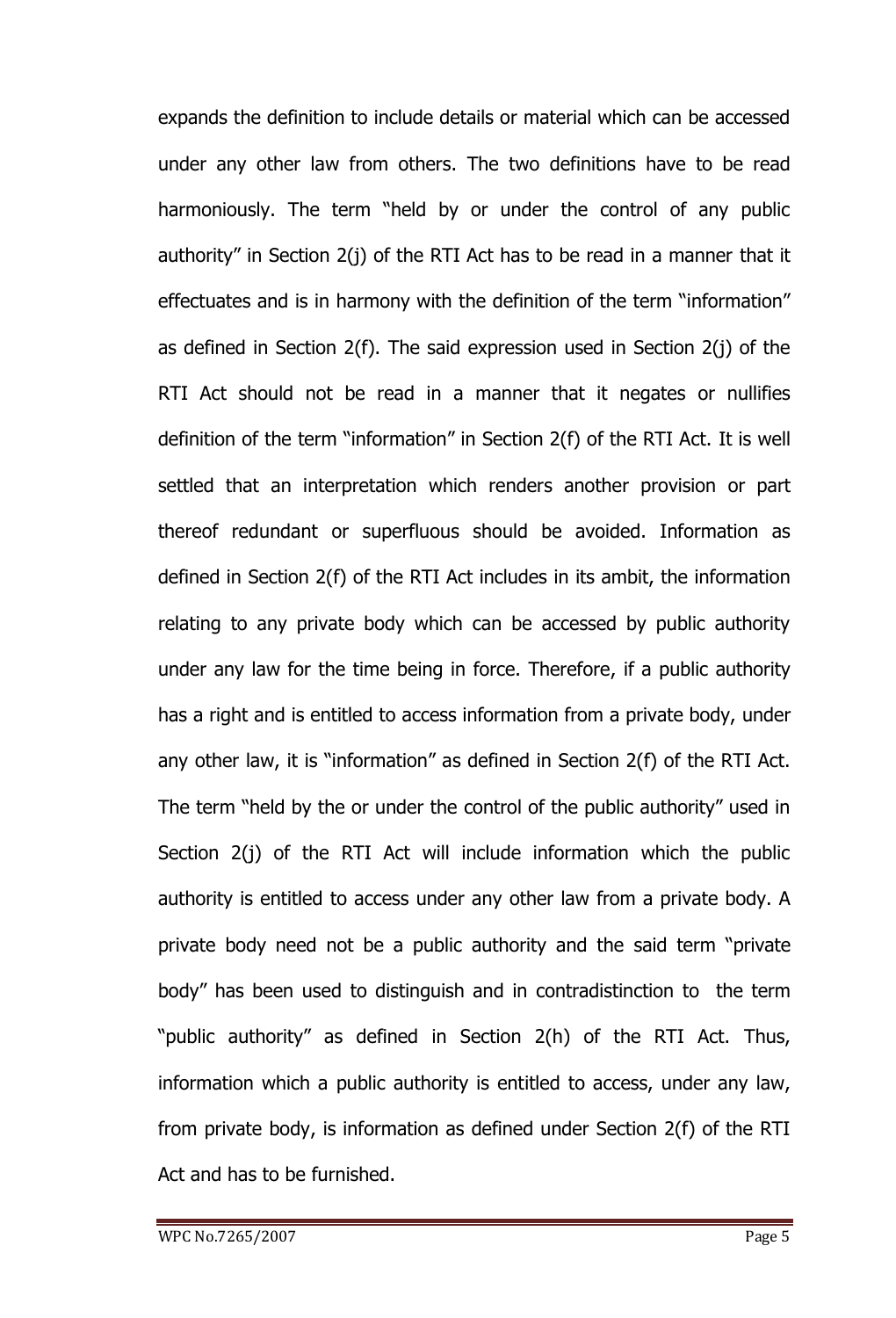9. It may be appropriate here to refer to the definition of the term "third party" in Section  $2(n)$  of the RTI Act which reads as under:-

> "2(n). "third party" means a person other than the citizen making a request for information and includes a public authority."

10. Thus the term "third party" includes not only the public authority but also any private body or person other than the citizen making request for the information. The petitioner School, a private body, will be a third party under Section 2(n) of the RTI Act.

11. The above interpretation is in consonance with the provisions of Sections 11(1) and 19(4) of the RTI Act. Section 11 prescribes the procedure to be followed when a public information officer is required to disclose information which relates to or has been supplied by a third party and has been treated as confidential by the said third party. Section 19(4) stipulates that when an appeal is preferred before the CIC relating to information of a third party, reasonable opportunity of hearing will be granted to the third party before the appeal is decided. Third party as stated above includes a private body. As held above, a public authority is not a private body.

12. A private body or third party can take objections under Section 8 of the RTI Act before the public information officer or the CIC. In terms of Section 11(4) of the RTI Act, an order under Section 11(3) rejecting objections of the third party is appealable under Section 19 of the RTI Act before the CIC.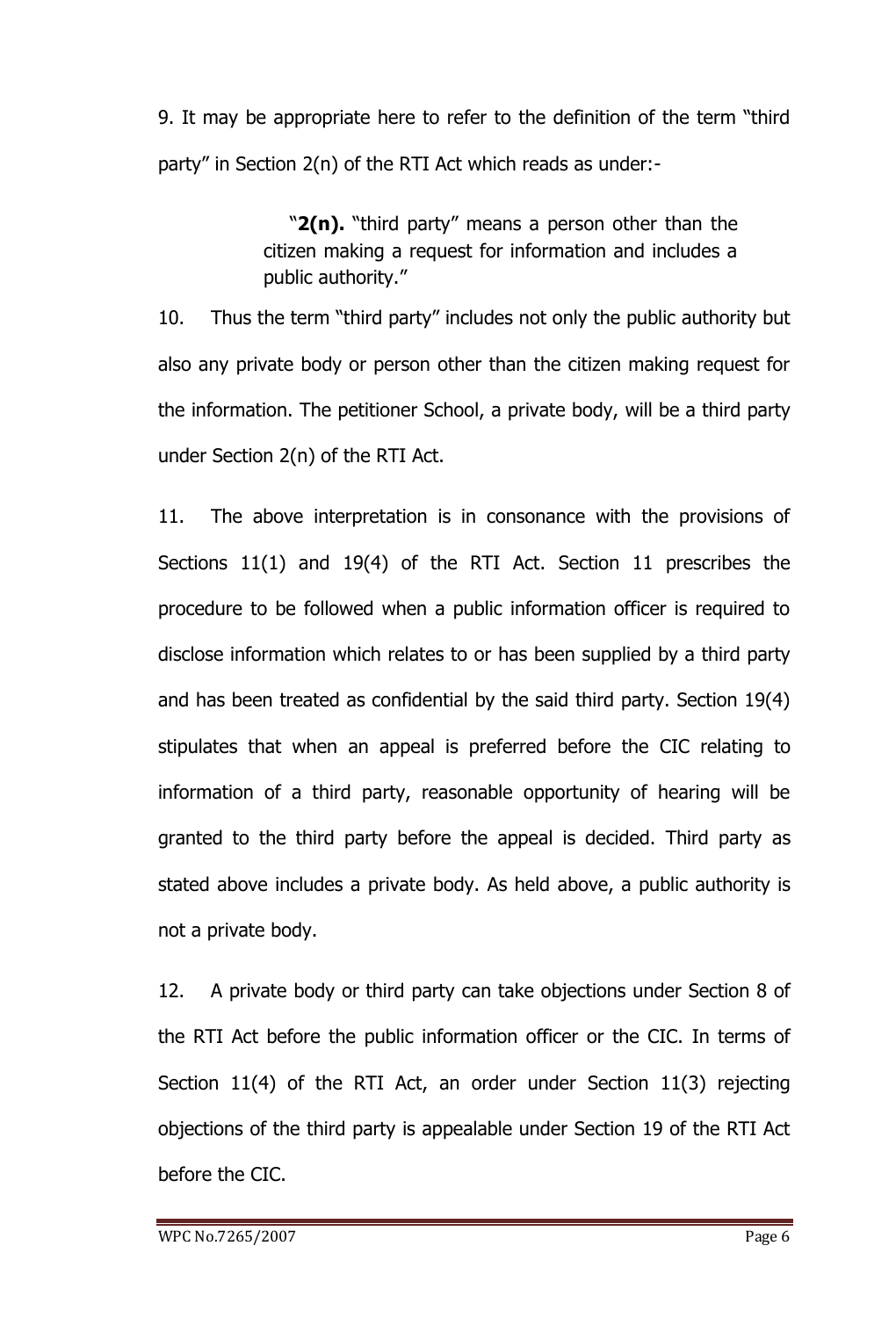13. Information available with the public authority falls within section 2(f) of the RTI Act. The last part of section 2 (f) broadens the scope of the term 'information' to include information which is not available, but can be accessed by the public authority from a private authority. Such information relating to a private body should be accessible to the public authority under any other law. Therefore, section 2(f) of the RTI Act requires examination of the relevant statute or law, as broadly understood, under which a public authority can access information from a private body. If law or statute permits and allows the public authority to access the information relating to a private body, it will fall within the four corners of Section 2(f) of the RTI Act. If there are requirements in the nature of preconditions and restrictions to be satisfied by the public authority before information can be accessed and asked to be furnished from a private body, then such preconditions and restrictions have to be satisfied. A public authority cannot act contrary to the law/statute and direct a private body to furnish information. Accordingly, if there is a bar, prohibition, restriction or precondition under any statute for directing a private body to furnish information, the said bar, prohibition, restriction or precondition will continue to apply and only when the conditions are satisfied, the public authority is obliged to get information. Entitlement of the public authority to ask for information from a private body is required to be satisfied.

14. Section 22 of the RTI Act, reads:-

**"**22. Act to have overriding effect.—The provisions of this Act shall have effect notwithstanding anything inconsistent therewith contained in the Official Secrets Act, 1923 (19 of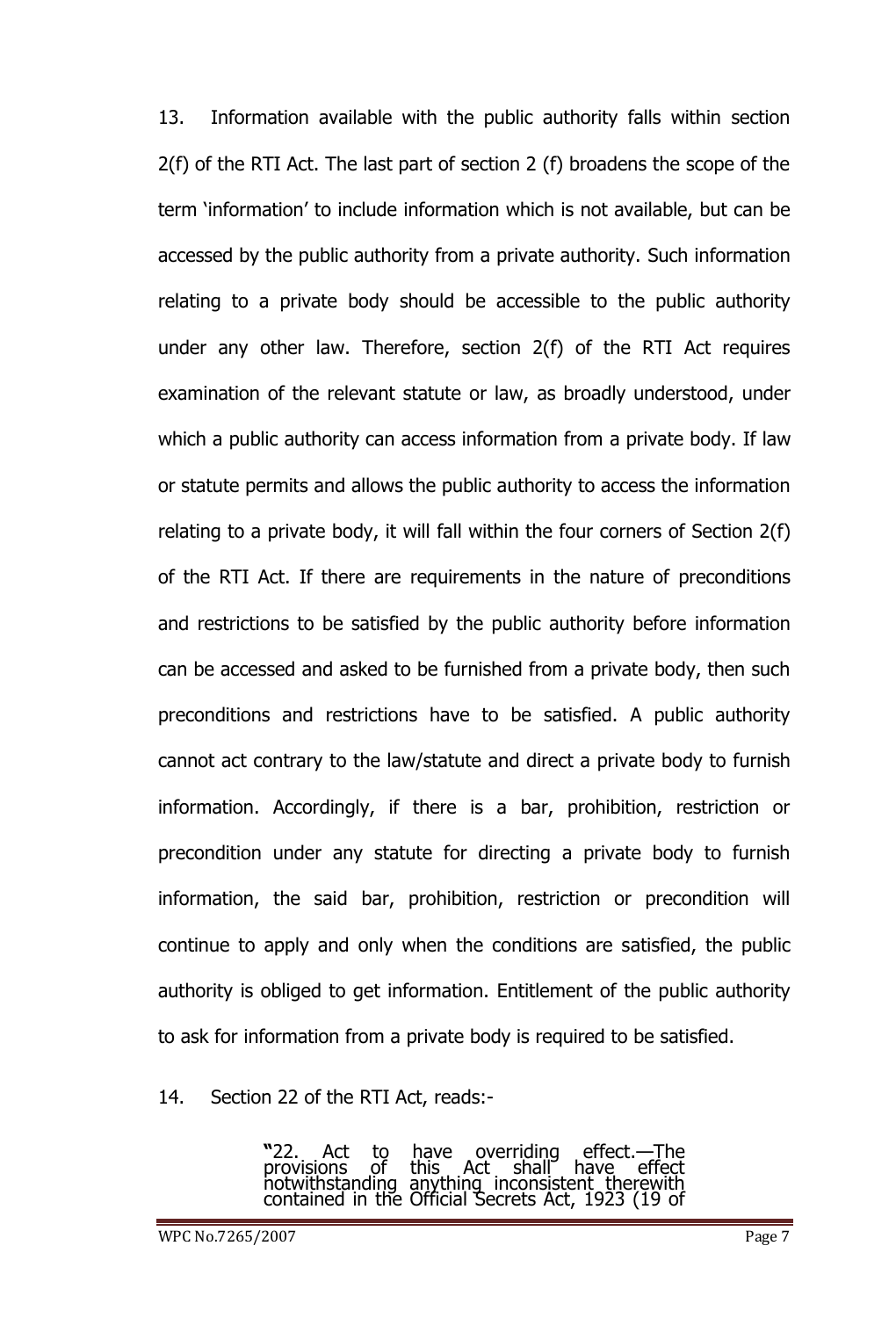1923), and any other law for the time being in force or in any instrument having effect by virtue of any law other than this Act.‖

15. Section 22 of the RTI Act is an overriding clause but it does not modify any other statute or enactment, on the question of right and power of a public authority to call for information relating to a private body. A bar, prohibition or restriction in a statutory enactment, before information can be accessed by a public authority, continues to apply and is not obliterated by section 22 of the RTI Act. Section 2(f) of the RTI Act does not bring about any modification or amendment in any other enactment, which bars or prohibits or imposes pre-condition for accessing information from private bodies. Rather, it upholds and accepts the said position when it uses the expression "which can be accessed" i.e. the public authority should be in a position and entitled to ask for the said information. Section 22 of the RTI Act, an overriding provision does not mitigate against the said interpretation for there is no contradiction or conflict between the provisions of Section 2(f) of the RTI Act and other statutory enactments/law. Section 22 will apply only when there is a conflict between the RTI Act and Official Secrets Act or any other enactment. As a private body, the Petitioner School is entitled to plead that they cannot be compelled to furnish information because the public authority is not entitled to information/documents under the law. The petitioner school can also claim that information should not be furnished because it falls under any of the sub-clauses to Section 8 of the RTI Act. Any such claim, when made, has to be considered by the public information officer, first appellate authority and the CIC. In other words, a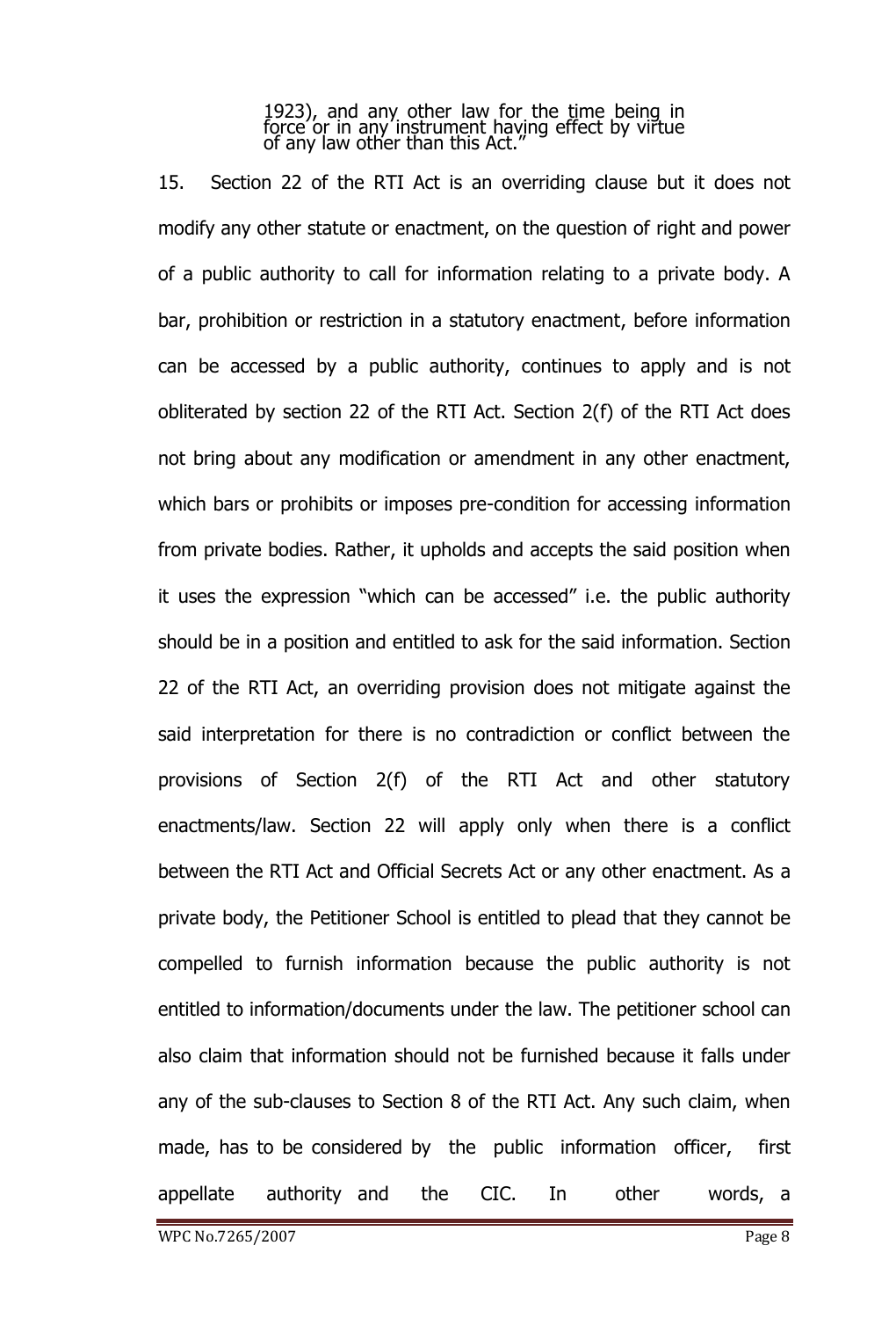private body will be entitled to the same protection as is available to a public authority including protection against unwarranted invasion of privacy unless there is a finding that the disclosure is in larger public interest.

16. Section 8 of the RTI Act is a non-obstante provision which applies notwithstanding other sections of the RTI Act. In other words, Section 8 over-rides other provisions of the RTI Act. Section 8 stipulates the exceptions or rules when information is not required to be furnished. Section 8 of the RTI Act is a complete code in itself. Section 8 does not modify the term "information" as defined in Section  $2(f)$  of the RTI Act. Whether or not Section 8 applies is required to be examined when information under Section  $2(f)$  is asked for. To deny "information" as defined in section 2(f), the case must be brought under any of the clauses of Section 8 of the RTI Act. "Right to information" under the RTI Act is a norm and Section 8 adumbrates exceptions i.e. when information is not to be supplied. It is not possible to accept the contention of the petitioner School that "information" as defined in Section 2(f) need not be furnished under the RTI Act for reasons and grounds not covered in Section 8. This will be contrary to the scheme of the RTI Act. Information as defined in Section 2(f) of the RTI Act is to be furnished and supplied, unless a case falls under sub-clauses (a) to (j) of Section  $8(1)$  of the RTI Act. Thus all information including information furnished and relating to private bodies available with public authority is covered by Section 2(f) of the RTI Act. Further, information which a public authority can access under any other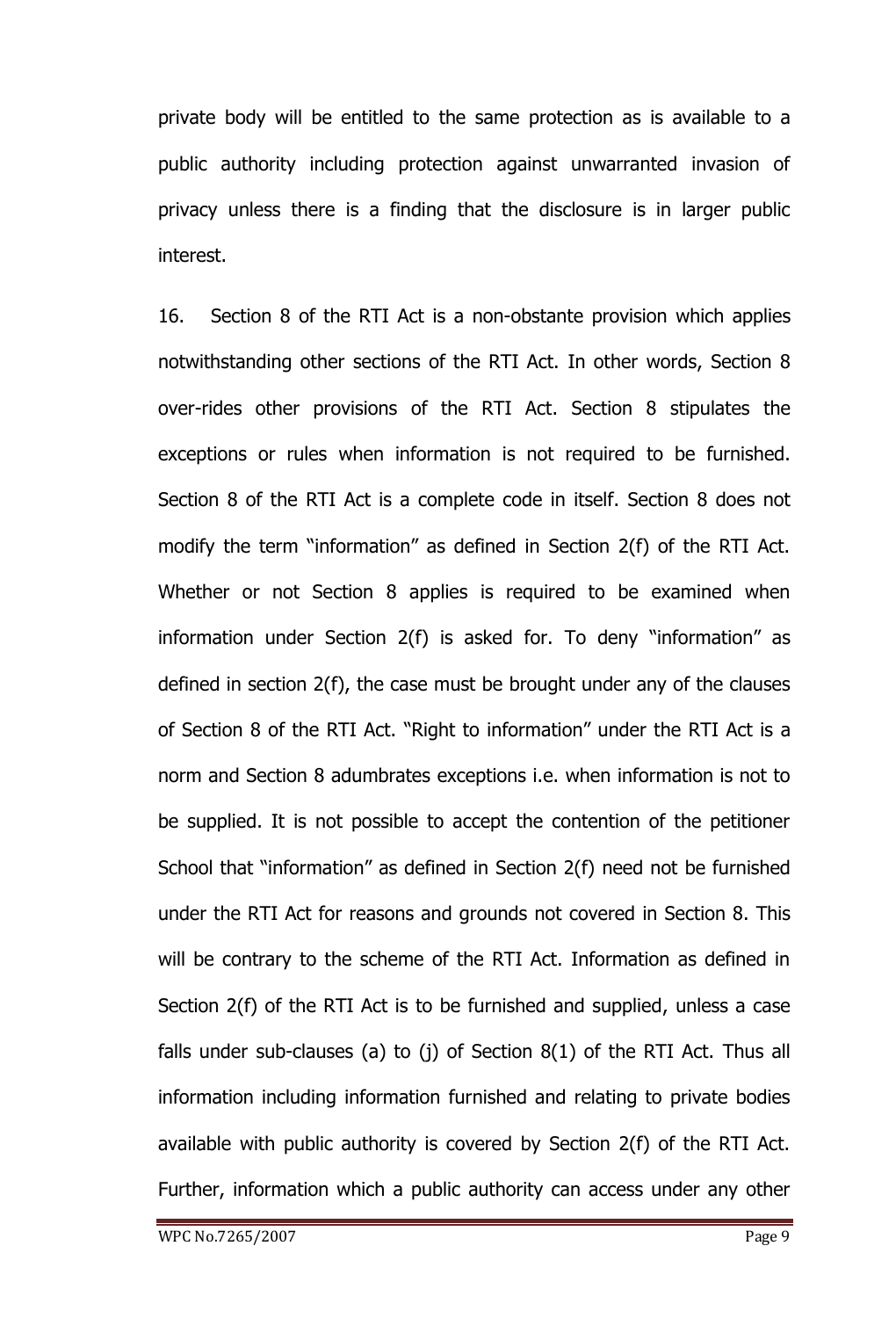law from a private body is also "information" under section 2(f). The public authority should be entitled to ask for the said information under law from the private body. Details available with a public authority about a private body are "information" and details which can be accessed by the public authority from a private body are also "information" but the law should permit and entitle the public authority to ask for the said details from a private body. Restrictions, conditions and prerequisites imposed and prescribed by law should be satisfied. The question whether information should be denied requires reference to Section 8 of the RTI Act.

17. Learned counsel for the petitioner School submitted that the Directorate of Education does not have an access to the minutes of the managing committee. Under Rule 180 (i) of the DSE Rules, the private unaided schools are required to submit return and documents in accordance with Appendix 2 thereto and minutes of the managing committee are not included in Appendix 2. Rule 180 (i) of the DSE Rules is not the only provision in the DSE Rules under which Directorate of Education are entitled to have access to the records of a private unaided school. Rule 50 of the DSE Rules, stipulates conditions for recognition of a private school and states that no private school shall be recognized or continue to be recognized unless the said school fulfills the conditions mentioned in the said Section. Clause (xviii) of Rule 50 of the DSE Rules reads as under:-

> ―**50. Conditions for recognition.**- No private school shall be recognized, or continue to be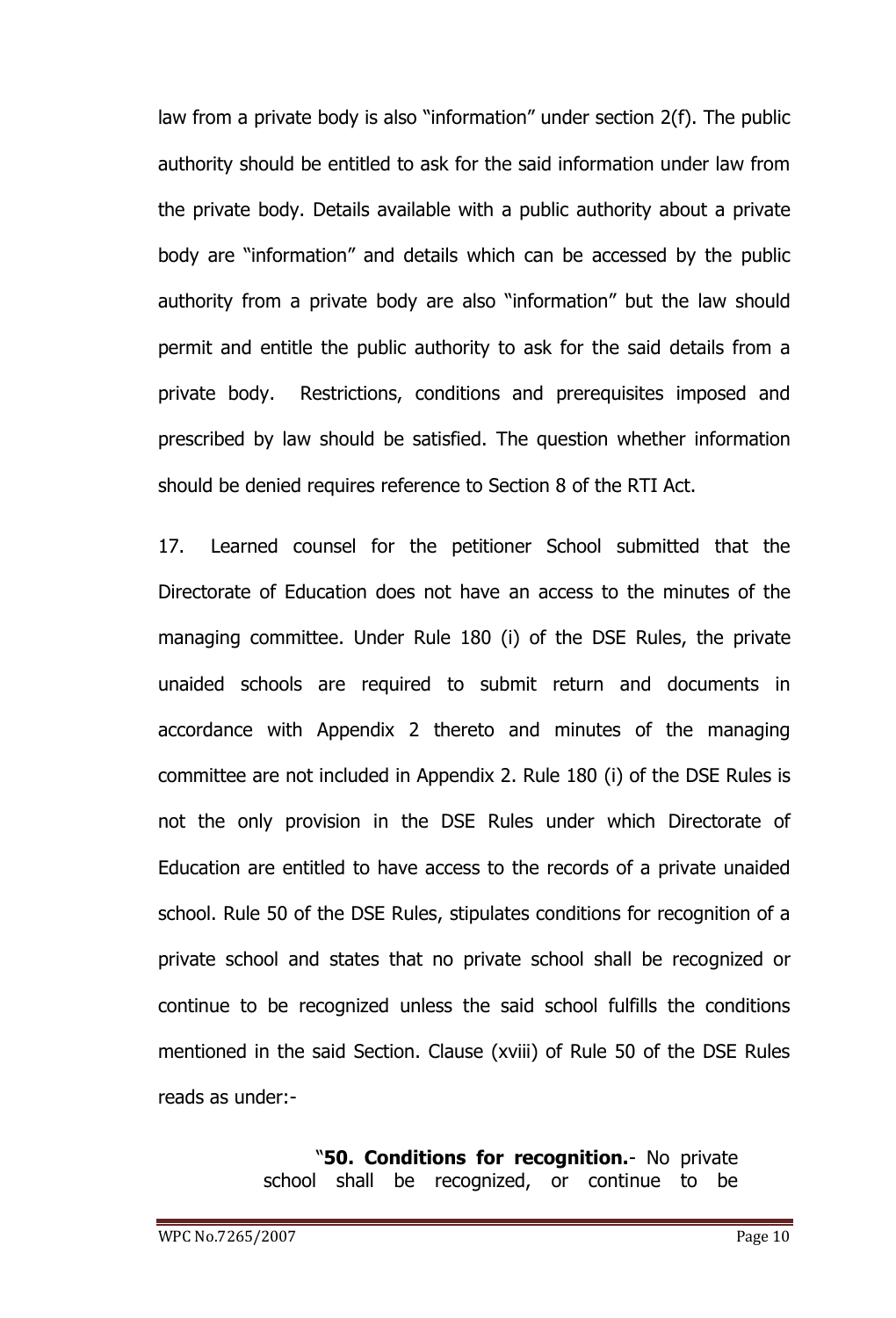recognized, by the appropriate authority unless the school fulfills the following conditions, namely-

 $(i)$  -  $(xvii)$   $x x x x x x x$ 

(xviii) the school furnishes such reports and information as may be required by the Director from time to time and complies with such instructions of the appropriate authority or the Director as may be issued to secure the continue fulfillment of the condition of recognition or the removal of deficiencies in the working of the school;"

18. Under Rule 50(xviii) of the DSE Rules, the Directorate of Education can issue instructions and can call upon the school to furnish information required on conditions mentioned therein being satisfied. Rule 50 therefore authorizes the public authority to have access to information or records of a private body i.e. a private unaided school. Validity of Rule 50(xviii) of the DSE Rules is not challenged before me. Under Section 5 of the DSE Act, each recognized school must have a management committee. The management committee must frame a scheme for management of the school in accordance with the Rules and with the previous approval of the appropriate authority. Rule  $59(1)(b)(v)$  of the DSE Rules states that the Directorate of Education will nominate two members of the managing committee of whom one shall be an educationist and the other an officer of the Directorate of Education. Thus an officer of the Directorate of Education is to be nominated as a member of the management committee. Minutes of the management committee have to be circulated and sent to the officer of the Directorate of Education. Obviously, the minutes once circulated to the officer of the Directorate of Education have to be regarded as 'information' accessible to the Directorate of Education,